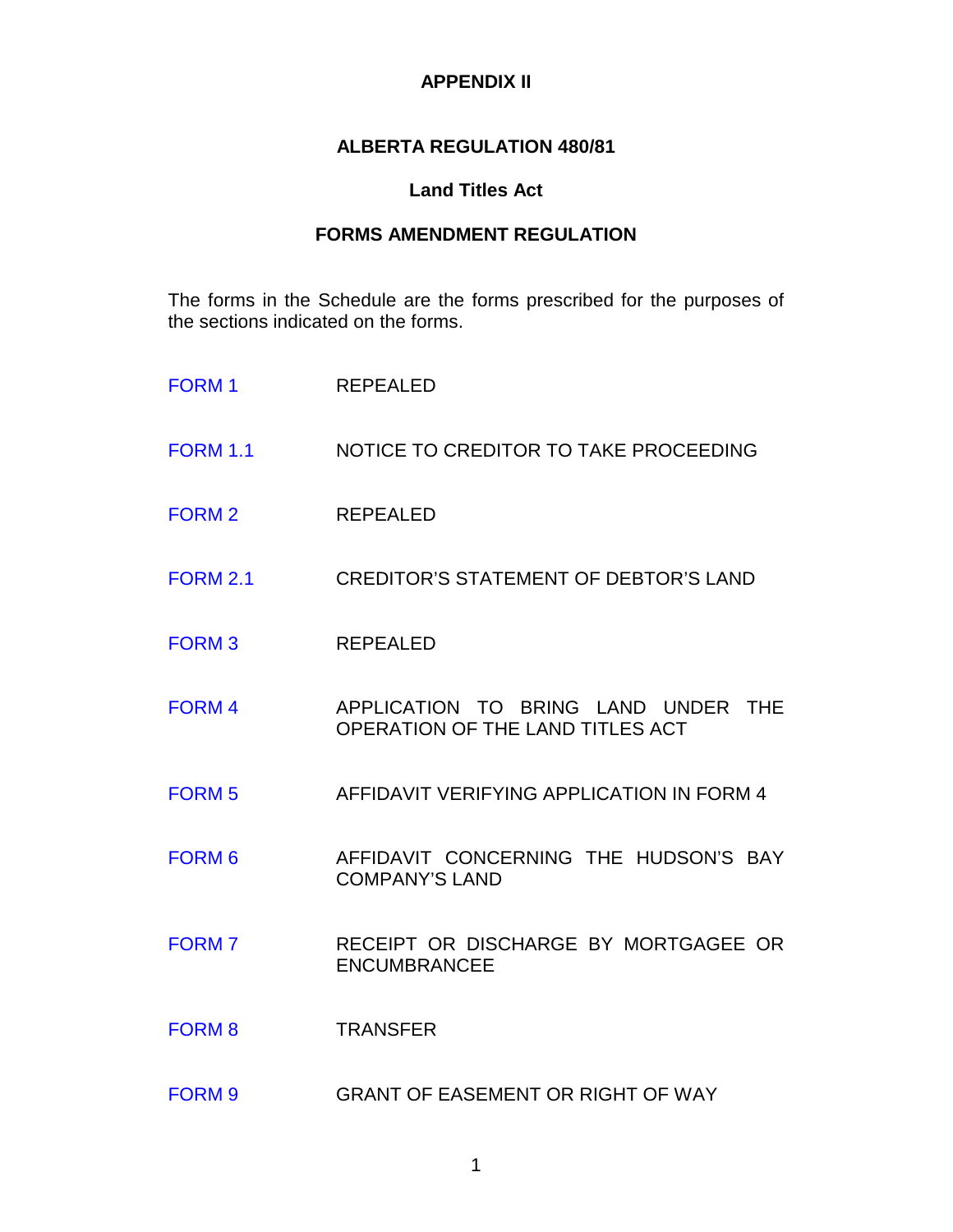#### AR 480/81 LAND TITLES – FORMS REGULATION

- [FORM 10](http://www.servicealberta.ca/pdf/ltmanual/FORM10.PDF) TRANSFER OF CROWN INTEREST
- [FORM 10.1](http://www.servicealberta.ca/pdf/ltmanual/FORM10.1.PDF) DISCHARGE OF EASEMENT, RESTRICTIVE COVENANT, PARTY WALL AGREEMENT OR ENCROACHMENT AGREEMENT
- [FORM 11](http://www.servicealberta.ca/pdf/ltmanual/FORM11.pdf) ALBERTA LAND SURVEYOR'S CERTIFICATE
- [FORM 11.1](http://www.servicealberta.ca/pdf/ltmanual/FORM11.1.pdf) MONUMENTATION CERTIFICATE
- [FORM 12](http://www.servicealberta.ca/pdf/ltmanual/FORM12.PDF) DOMINION LAND SURVEYOR'S CERTIFICATE
- [FORM](http://www.servicealberta.ca/pdf/ltmanual/FORM12A.PDF) 12A CONSENT TO PLAN OF SUBDIVISION
- [FORM 13](http://www.servicealberta.ca/pdf/ltmanual/FORM13.PDF) LEASE
- [FORM 14](http://www.servicealberta.ca/pdf/ltmanual/FORM14.PDF) SURRENDER OF LEASE
- [FORM 15](http://www.servicealberta.ca/pdf/ltmanual/FORM15.PDF) MORTGAGE
- [FORM 16](http://www.servicealberta.ca/pdf/ltmanual/FORM16.PDF) ENCUMBRANCE
- [FORM 17](http://www.servicealberta.ca/pdf/ltmanual/FORM17.PDF) POSTPONEMENT
- [FORM 18](http://www.servicealberta.ca/pdf/ltmanual/FORM18.PDF) TRANSFER OF MORTGAGE, ENCUMBRANCE, OR LEASE
- [FORM 19](http://www.servicealberta.ca/pdf/ltmanual/FORM19.PDF) TRANSFER OF PART OF MORTGAGE OR ENCUMBRANCE
- [FORM 20](http://www.servicealberta.ca/pdf/ltmanual/FORM20.PDF) POWER OF ATTORNEY
- [FORM 21](http://www.servicealberta.ca/pdf/ltmanual/FORM21.PDF) REVOCATION OF POWER OF ATTORNEY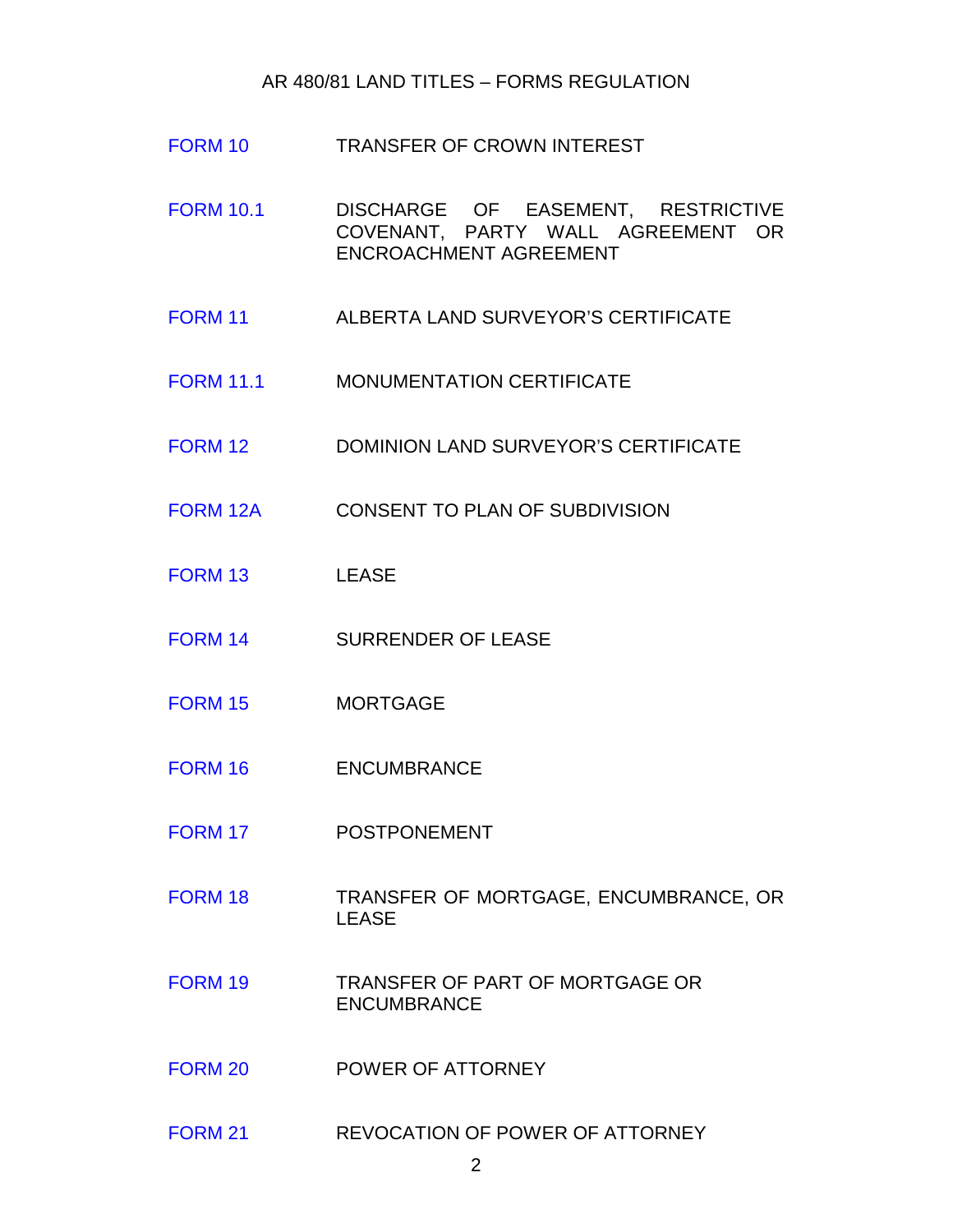### AR 480/81 LAND TITLES – FORMS REGULATION

- [FORM 21.1](http://www.servicealberta.ca/pdf/ltmanual/FORM21.1.PDF) DISCHARGE OF WRIT OF ENFORCEMENT
- [FORM 22](http://www.servicealberta.ca/pdf/ltmanual/FORM22-25.pdf) REPEALED
- [FORM 23](http://www.servicealberta.ca/pdf/ltmanual/FORM22-25.pdf) REPEALED
- [FORM 24](http://www.servicealberta.ca/pdf/ltmanual/FORM22-25.pdf) REPEALED
- [FORM 25](http://www.servicealberta.ca/pdf/ltmanual/FORM22-25.pdf) REPEALED
- [FORM 26](http://www.servicealberta.ca/pdf/ltmanual/FORM26.PDF) CAVEAT FORBIDDING REGISTRATION
- [FORM 27](http://www.servicealberta.ca/pdf/ltmanual/FORM27.PDF) AFFIDAVIT IN SUPPORT OF CAVEAT
- [FORM 28](http://www.servicealberta.ca/pdf/ltmanual/FORM28.PDF) NOTICE OF CHANGE OF ADDRESS FOR SERVICE
- [FORM 28A](http://www.servicealberta.ca/pdf/ltmanual/FORM28A.PDF) TRANSFER OF CAVEAT
- [FORM 29](http://www.servicealberta.ca/pdf/ltmanual/FORM29.PDF) NOTICE TO CAVEATOR TO TAKE PROCEEDINGS ON CAVEAT
- [FORM 30](http://www.servicealberta.ca/pdf/ltmanual/FORM30.PDF) CERTIFICATE OF LIS PENDENS
- [FORM 30A](http://www.servicealberta.ca/pdf/ltmanual/FORM30A.PDF) WITHDRAWAL OF CERTIFICATE OF LIS PENDENS
- [FORM 31](http://www.servicealberta.ca/pdf/ltmanual/FORM31.PDF) **AFFIDAVIT OF ATTESTATION OF AN INSTRUMENT** or AFFIDAVIT OF ATTESTATION OF AN INSTRUMENT BY MARKSMAN
- [FORM 31.1](http://www.servicealberta.ca/pdf/ltmanual/FORM31.1.PDF) AFFIDAVIT VERIFYING CORPORATE SIGNING AUTHORITY